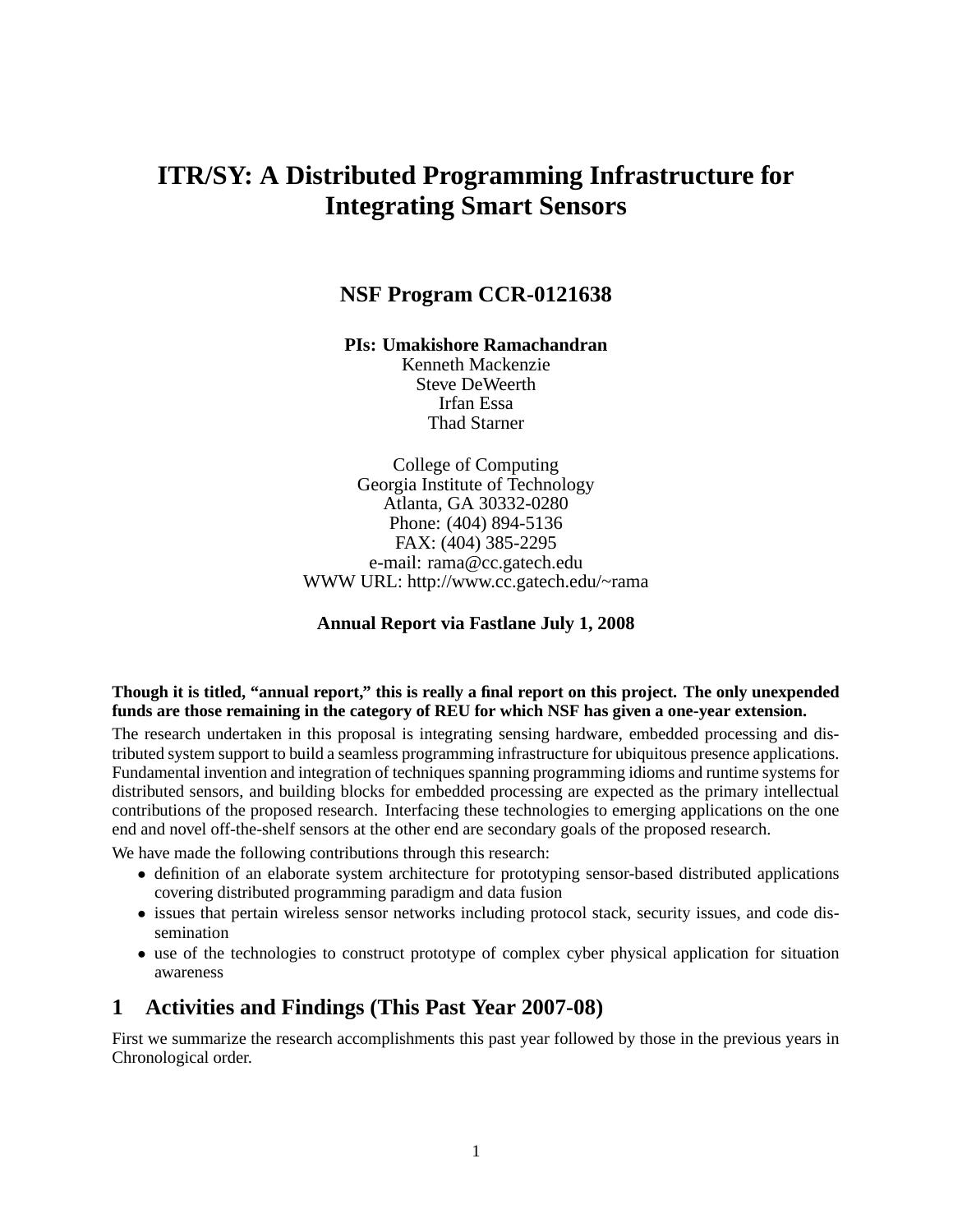### **1.1 Research and Education**

#### **1.1.1 Systems Technologies to support Sensor Based Distributed Computing**

**1. e-SAFE: An Extensible, Secure and Fault Tolerant Storage System.** In an ubiquitous setting it is important to ensure the integrity of remote access to information from mobile devices. This research resulted in using erasure codes to simultaneously assure the security of remote access to file systems as well as the fault tolerance when the requested data can be reconstructed even when there is partial communication in remote communication. The work [3] is part of the dissertation of Dr. Arnab Paul [37] who was supported by this award and appeared in the *First IEEE International Conference on Self-Adaptive and Self-Organizing Systems*, Boston, Mass., USA, July 9-11, 2007.

**2.** Stampede<sup>RT</sup>: Programming Abstractions for Live Streaming Applications. Stampede is a programming system for distributed computing that is at the heart of this research. The principles behind this programming system is part of the dissertation of Dr. Sameer Adhikari [2], a student supported on this award. Stampede<sup>RT</sup> represents a new twist on this programming model to support live streaming applications. It was presented at the *27th International Conference on Distributed Computing Systems (ICDCS)*, 2007, and represents a part of the dissertation work of David Hilley, a student working on this project but supported by an IBM Fellowship.

**3. On Improving the Reliability of Packet Delivery in Dense Wireless Sensor Networks.** Reliable communication is essential in distributed sensing and this research work investigates techniques for improving the reliability for packet delivery and appeared in *16th International Conference on Computer Communications and Networks (ICCCN 2007)*, August 2007 [52]. It also represents a part of the dissertation work of Junsuk Shin, a student supported by this award.

**4. Memory Optimizations for Distributed Streaming Applications.** Sophisticated sensors such as cameras generate significant amounts of data. It is important to ensure that the resources are managed to contain the amount of memory resources used in streaming applicationsinvolving such high bandwidth sensors. This research uses the information in the application task graph to reduce the resource requirements in streaming applications [18, 17]. It is part of the dissertation work of Dr. Nissim Harel [16] who was supported by this award.

**5. MobiGo and Chameleon: Supporting Seamless Mobility.** Supporting user mobility seamlessly is important. This research devised techniques for application level (MobiGo) [57] and system level (Chameleon) [59] seamless mobility of a user in a distributed setting. This research represents part of the dissertation work of Dr. Xiang Song [54] who was supported by this award.

**6. Streamline: Scheduling Streaming Applications in a Wide Area Environment.** One of the premises for the project as a whole is that ambient computing infrastructure is ever available to support distributed sensing applications. This work [5] discusses a heuristic for efficiently scheduling streaming applications on a computational grid, and represents a part of the dissertation work of Bikash Agarwalla.

**7. ASAP: A Camera Sensor Network for Situation Awareness.** As a canonical example of sensor based distributed computing, we have built a camera sensor network for video based surveillance. The mockup uses typical security threats that may occur in an airport setting. This work was presented in the *11th International Conference On Principles Of Distributed Systems (OPODIS'07)*, Guadeloupe, French West Indies, December 17-20th, 2007. It also represents a part of the dissertation work of Junsuk Shin, a student supported by this award.

**8. Mobile Virtual Sensors: A Scalable Programming and Execution Framework for Smart Surveillance.** Building on the ASAP work, we are defining a platform (programming infrastructure) for the rapid prototyping of cyber-physical systems (Position Paper) . Hot EmNets 2008, The Fifth Workshop on Embedded Networked Sensors Charlottesville, Virginia, USA, June 2-3, 2008.

#### **1.2 Training and Development**

Needless to say, graduate students pursuing their doctorate are the primary focus of training and development. Please see Section 3.1 for a complete list of students at all levels who are alumni of this project.

Graduate students associated with the project have been benefiting from internships in leading research labs.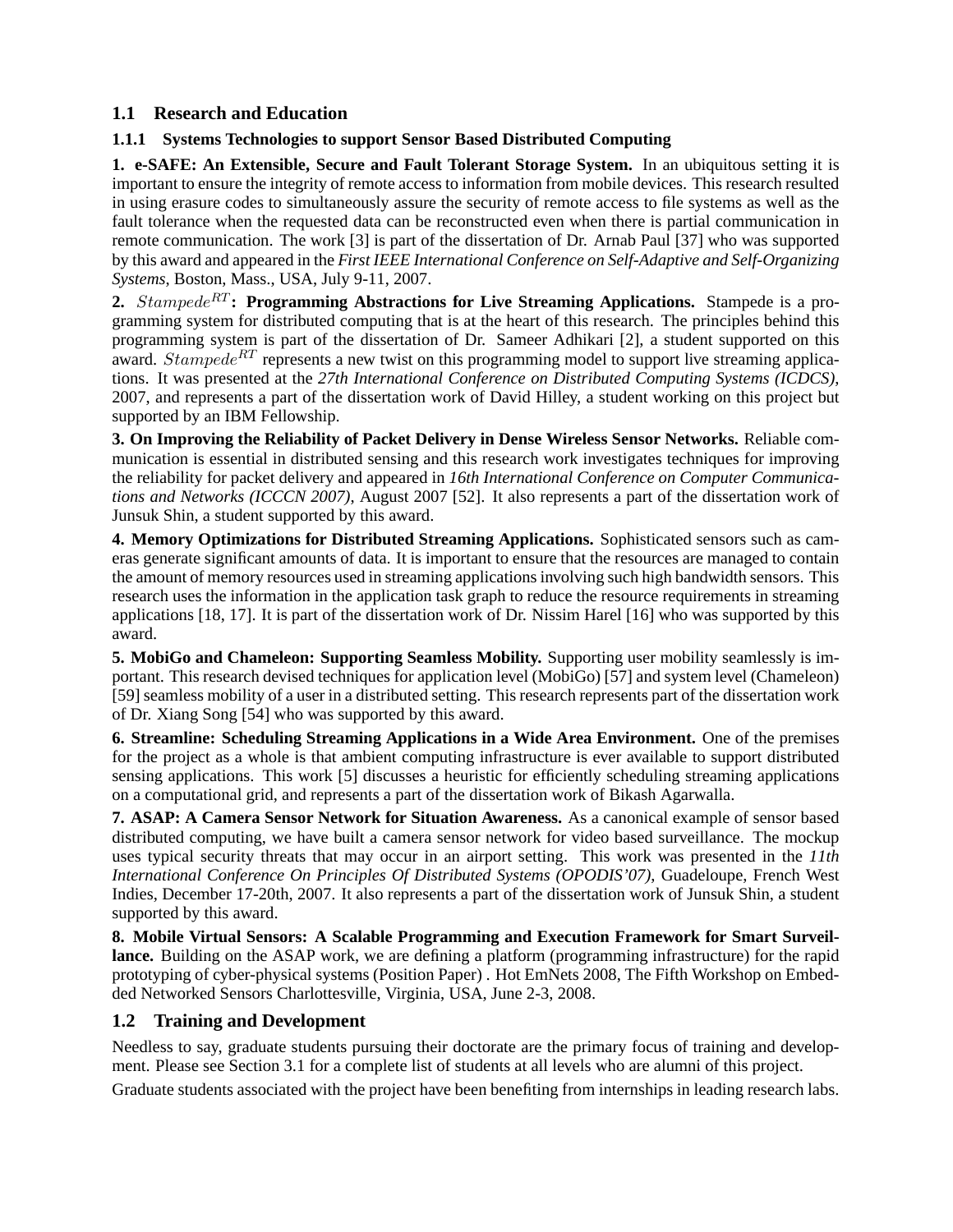In the spring of 2008, Dave Lillethun interned at Microsoft Research in Cambridge, England. In the summer of 2008, David Hilley was interning at IBM Almaden, Mung Yung Ryu was interning at Motorola Labs, and Lateef Yusuf was interning at QualComm. Dushmanta Mohapatra spent 2 semesters as an intern at AMI Corp., and Junsuk Shin is currently (in Fall 2008) interning at Microsoft Research, Redmond, Washington.

We continue to attract bright and interested graduates and undergraduates to research projects in our group. Undergraduate participation in research within the College is facilitated by the excellent UROC program (www.cc.gatech.edu/program/uroc), coordinated by Professor Amy Bruckman. A variety of institute-wide programs are also available (www.undergraduateresearch.gatech.edu) including a special fund sponsored by the president of Georgia Tech (PURA) and several NSF-sponsored projects. Since we associate these UGs to work with graduate students, it serves as a valuable tool for training our graduate students in serving as mentors and student advisors.

In this past year, we have entertained a number of UG students as researchers in our lab. They include:

- Michael S. Slaughter (worked with Nova Ahmed on  $RF^2ID$  project in Fall 2007 and Spring 2008), Man Fung Yip (an exchange from Hongkong who worked with Nova Ahmed on  $RF^2ID$  project in Spring 2008).
- Matthew Wesley McCauley, Joseph Woo, and Robert Parker (worked with Junsuk Shin on ASAP project in Summer 2008).

### **1.3 Outreach**

Professor Ramachandran has concluded negotiations with Samsung Electronics Corporation to establish a joint-center at Georgia Tech for carrying out collaborative research of mutual interest to Samsung and Georgia Tech. Under this agreement, Samsung will fund a number of research projects that had their roots in the ITR award. One such project is *MobiGo* that supports seamless mobility in a ubiquitous setting. A second one (to be carried out by PI Professor Irfan Essa) involves Non Photo-realistic Rendering.

The joint-center will have engineers from Samsung visiting on a year-round basis and working closely with the faculty and students in the College of Computing. So far, the agreement has resulted in funding 5 research projects at Georgia Tech. Please visit http://www.star.cc.gatech.edu.

We are in communication with the City of Baton Rouge and their department of Homeland Security. They are interested in serving as a beta-site for the camera sensor network technology we have developed for video-based surveillance.

We have similar ongoing dialogue with the IT department of the Hartsfield-Jackson International Airport in Atlanta to deploy our camera sensor network.

#### **1.3.1 Research Commercialization**

Georgia Tech has active interest in research commercialization. *Venture lab* is an entity that identifies research work in Georgia Tech that are worthy of consideration for commercialization. The *SensorStack* dissertation work performed by one of the students (Rajnish Kumar) funded by this ITR award has been chosen for research commercialization. We have developed an architecture for *priority aware situation awareness* with the SensorStack at its core. Potential application of this technology includes airport surveillance and critical infrastructure protection. Rajnish Kumar, research scientist, has been hired expressly to oversee the development of these technologies for application in such scenarios.

#### **1.4 Activities and Findings in previous Years**

The research in previous years have resulted in the generation of a number of technologies for distributed sensing. Here are few highlights:

- Distributed Programming idioms including the Stampede [47] and D-Stampede [1] programming systems.
- Middleware for data fusion called DFuse [27, 44], and a sophisticated yellow pages for match-making of sensors and actuators to applications called MediaBroker [33, 46].
- Technologies for making our programming infrastructure available on a variety of platforms including .NET [55].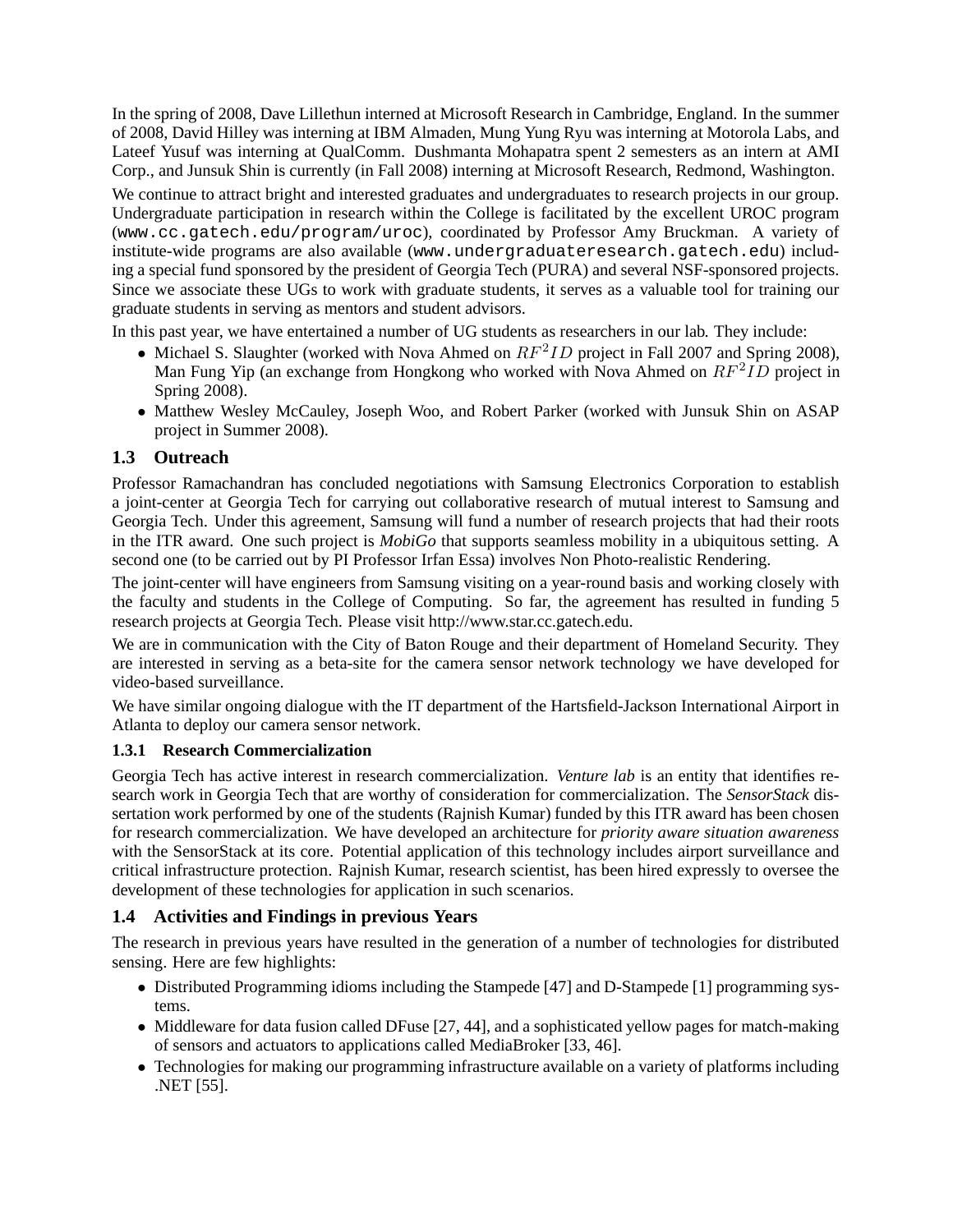- Technologies for marrying ambient HPC infrastructure with distributed sensing [4].
- Middleware for increasing the reliability of RFID deployments [6].

We also initiated a number of activities including the formation of a sensor lab that allows undergraduates to come and experiment with sensing technologies, and outreach to industries and potential consumers once this kind of technology matures.

All of these activities are well documented in the annual reports of the previous years. Rather than itemize the activities and findings from previous years, we simply present the web pointers to the previous years

- Web URL for the project: http://www.cc.gatech.edu/ rama/ITR-PROJECT/
- Year 2001-02 Annual report http://www.cc.gatech.edu/ rama/ITR-PROJECT/2001-02.pdf
- Year 2002-03 Annual report http://www.cc.gatech.edu/ rama/ITR-PROJECT/2002-03.pdf
- Year 2003-04 Annual report http://www.cc.gatech.edu/ rama/ITR-PROJECT/2003-04.pdf
- Year 2004-05 Annual report http://www.cc.gatech.edu/ rama/ITR-PROJECT/2004-05.pdf
- Year 2005-06 Annual report http://www.cc.gatech.edu/ rama/ITR-PROJECT/2005-06.pdf
- Year 2006-07 Annual report http://www.cc.gatech.edu/ rama/ITR-PROJECT/2006-07.pdf

## **2 Publications and Products**

### **2.1 Publications**

See the references at the end of this document for publications that appeared in the period that covers this project.

## **2.2 Web Site**

,

Please visit the project web site at http://www.cc.gatech.edu/ rama/ITR-PROJECT/

## **3 Contributions**

The activities we have undertaken in this project have resulted in a significant number of publications and software artifacts. These are listed in the references at the end of this report.

### **3.1 Human Resource Development and Student Placement**

In the course of this project, every year roughly 10 graduate students worked on the project on an average. In addition, we hosted at least half a dozen undergraduates on the project, either as RAs supported by the REU program or for course credit. Students at all levels, who are alumni of this project, are sought after for summer internships by leading industries and get very good placements when they graduate.

As a direct result of this grant, we have graduated the following students who are well placed in industries and/or academia:

- 1. Zack Kurmas: Graduation Date: 8/2004 Thesis title: "Generating and Analyzing Synthetic Workloads using Iterative Distillation" Position: Assistant Professor, Department of Computer Science & Information Systems, Grand Valley State University, Michigan.
- 2. Sameer Adhikari: Graduation Date: 12/2004 Thesis title: "Programming Idioms and Runtime Mechanisms for Distributed Pervasive Computing" Position: Intel Corp., Portland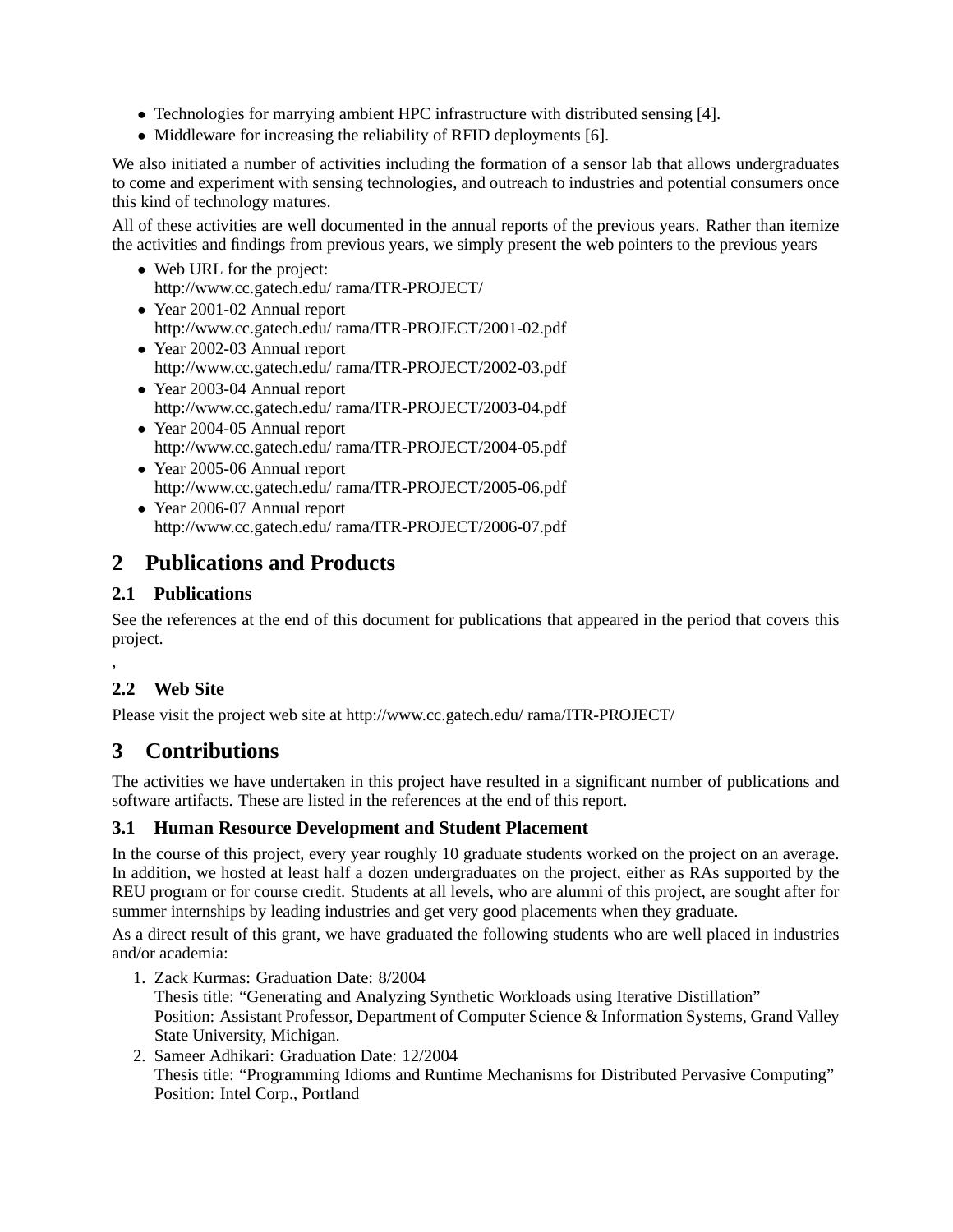- 3. Arnab Paul: Graduation Date: 5/2005 Thesis title: "Application of Error Correcting Codes to Distributed and Pervasive Computing" Position: Intel Corp., Portland
- 4. Josh Fryman: Graduation Date: 8/2005 Thesis title: "Power management in embedded devices" Position: Intel Corp., Santa Clara
- 5. Matthew Wolenetz: Graduation Date: 8/2005 Thesis title: "Characterizing Middleware Mechanisms for Future Sensor Networks" Position: Microsoft Corp.
- 6. Nissim Harel: Graduation Date: 12/2006 Thesis title: "Memory Optimizations for Distributed Stream-based Applications" Position: Jambool - Startup
- 7. Hasnain Mandviwala: Graduation Date: 12/2008 Thesis title: Capsules: Expressing Composable Computations in a Parallel Programming Model Position: Software Engineer Ask.com
- 8. Rajnish Kumar: Graduation Date: 12/2006 Thesis title: "Protocol Architecture for Future Sensor Network" Position: Research Scientist II, Georgia Tech
- 9. Xiang Song: Graduation Date: 08/2008 Thesis title: "Seamless Mobility in Ubiquitous Computing Environments" Position: Microsoft Corp.

There are several more students at advanced stages of their dissertation research who have been funded by this award including, and expected to finish in the next 9-12 months:

- 1. Bikash Agarwalla
- 2. Nova Ahmed
- 3. David Hilley

Alumni of this project at MS and BS level include:

- 1. Kirill Mechitov, BS 2001, Grad Student UIUC
- 2. Durga Devi Mannaru, MS 2001, IBM Research Triangle Park, NC.
- 3. Ansley Post, BS 2002, Grad Student Rice U.
- 4. Rajat Sharma, MS 2003, Verizon Wireless
- 5. Zaib Talat, BS 2003
- 6. Ilya Bagrak, BS 2004, Grad Student UC-Berkeley
- 7. Martin Modahl, MS 2004
- 8. Sam Young, BS 2007, Amazon
- 9. Steven French, BS 2007, Microsoft
- 10. Vladimir Urazov, MS December 2007, Citadel Investment Group

During the course of the award, we also entertained one post-doctoral visitor (Dr. Jin Nakazawa, Keio University, Japan, Oct 2004–October 2005; and one sabbatical visitor Professor HeonChang Yu, Associate Professor, Korea University, Seoul, S. Korea, Jan 2004–Jan 2005.

### **3.2 Software**

Students working Dr. Ramachandran's group, developed a toolchain for Federal Reserve Bank, Atlanta, that allows scheduling applications on a cluster. The tool chain is built using the Stampede programming system, which was developed in this project. This tool-chain called *EcoSys* [48] is used by the economists at Federal Reserve Bank, who are domain experts in their area for utilizing cluster computing resources.

### **3.3 Impacting Education**

The research artifacts from the project have found their way into graduate courses and we have had significant undergraduate participation in project-related research. We have funded a number of undergraduates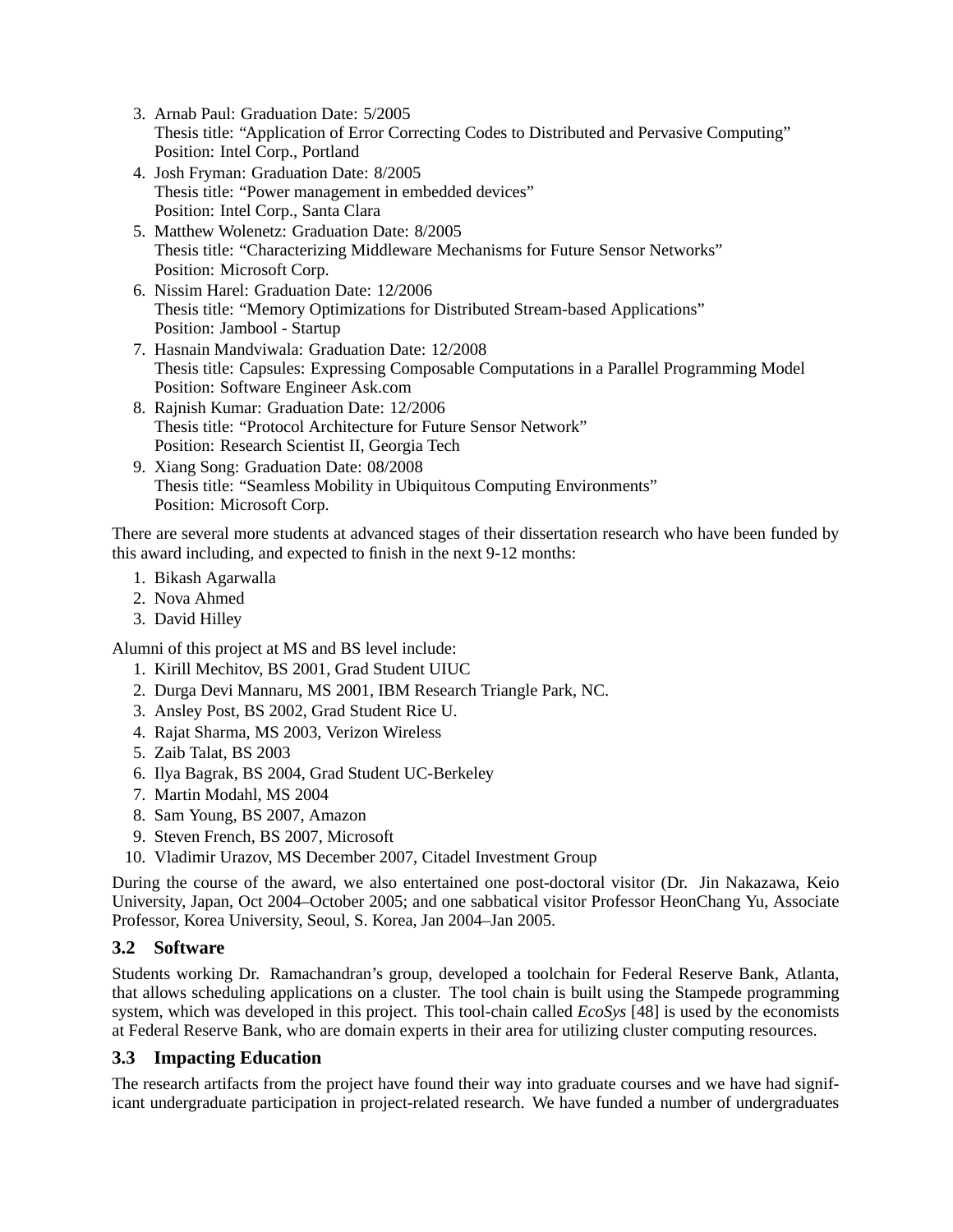through the REU supplement attached to this ITR grant, sponsored a number of independent undergraduate research projects for course credit (CS 4903), and have sponsored capstone senior design projects (CS 3901) that each result in a poster presentation at the annual Undergraduate Research Symposium.

The ITR project has reinforced the connectedness of hardware and software and the need to train students in system architecture quite early in their undergraduate preparation. With this in mind, Professor Ramachandran embarked on writing a set of course notes [45] for use in the sophomore level course on systems and networks. The course notes were well received by the students. In Spring 2006, he has signed a contract with Addison-Wesley to have the book published as a textbook. A custom edition is already in use at Georgia Tech [45], and a regular edition is expected in Spring 2009. A paper describing the pedagogical approach underlying this textbook is appeared in WCAE 2007 [49].

## **4 Special Requirements**

We have received permission from the Program Director (Dr. Helen Gill) for expending the remaining REU funds in the project by August 2009.

## **References**

- [1] S. Adhikari, A. Paul, and U. Ramachandran. D-stampede: Distributed programming system for ubiquitous computing. In *Proceedings of the 22nd International Conf. on Distributed Computing Systems*, July 2002.
- [2] Sameer Adhikari. *Programming Idioms for Pervasive Computing*. PhD thesis, College of Computing, Georgia Institute of Technology, December 2004.
- [3] Sandip Agarwala, Arnab Paul, Umakishore Ramachandran, and Karsten Schwan. e-safe: An extensible, secure and fault tolerant storage system. In *First IEEE International Conference on Self-Adaptive and Self-Organizing Systems*, July 2007.
- [4] Bikash Agarwalla, Nova Ahmed, David Hilley, and Umakishore Ramachandran. Streamline: A scheduling heuristic for streaming applications on the grid. In *Thirteenth Annual MultiMedia Computing and Networking Conference (MMCN 2006)*, January 2006.
- [5] Bikash Agarwalla, Nova Ahmed, David Hilley, and Umakishore Ramachandran. Streamline: scheduling streaming applications in a wide area environment. *Multimedia Systems*, May 2007. http://dx.doi.org/10.1007/s00530-007-0082-0.
- [6] Nova Ahmed, Rajnish Kumar, Robert Steven French, and Umakishore Ramachandran. Rf2id: A reliable middleware framework for rfid deployment. In *Proceedings of the 21st International Parallel and Distributed Processing Symposium*, 2007.
- [7] Nova Ahmed, Vladimir Urazov, and Umakishore Ramachandran. Evaluating rf2id in a supply chain environment. Submitted for publication.
- [8] Yavor Angelov, Umakishore Ramachandran, Kenneth Mackenzie, James Matthew Rehg, and Irfan Essa. Experiences with optimizing two stream-based applications for cluster execution. *Journal of Parallel and Distributed Systems*, June 2005.
- [9] J.B. Fryman, C.M. Huneycutt, H.S. Lee, K.M. Mackenzie, and D.E. Schimmel. Energy efficient network memory for ubiquitous devices. Technical Report GIT-CERCS-03-05, CERCS, Georgia Institute of Technology, 2003.
- [10] J.B. Fryman, H.S. Lee, C.M. Huneycutt, N.F. Farooqui, K.M. Mackenzie, and D.E. Schimmel. Softcache: A technique for power and area reduction in embedded systems. Technical Report GIT-CERCS-03-06, CERCS, Georgia Institute of Technology, 2003.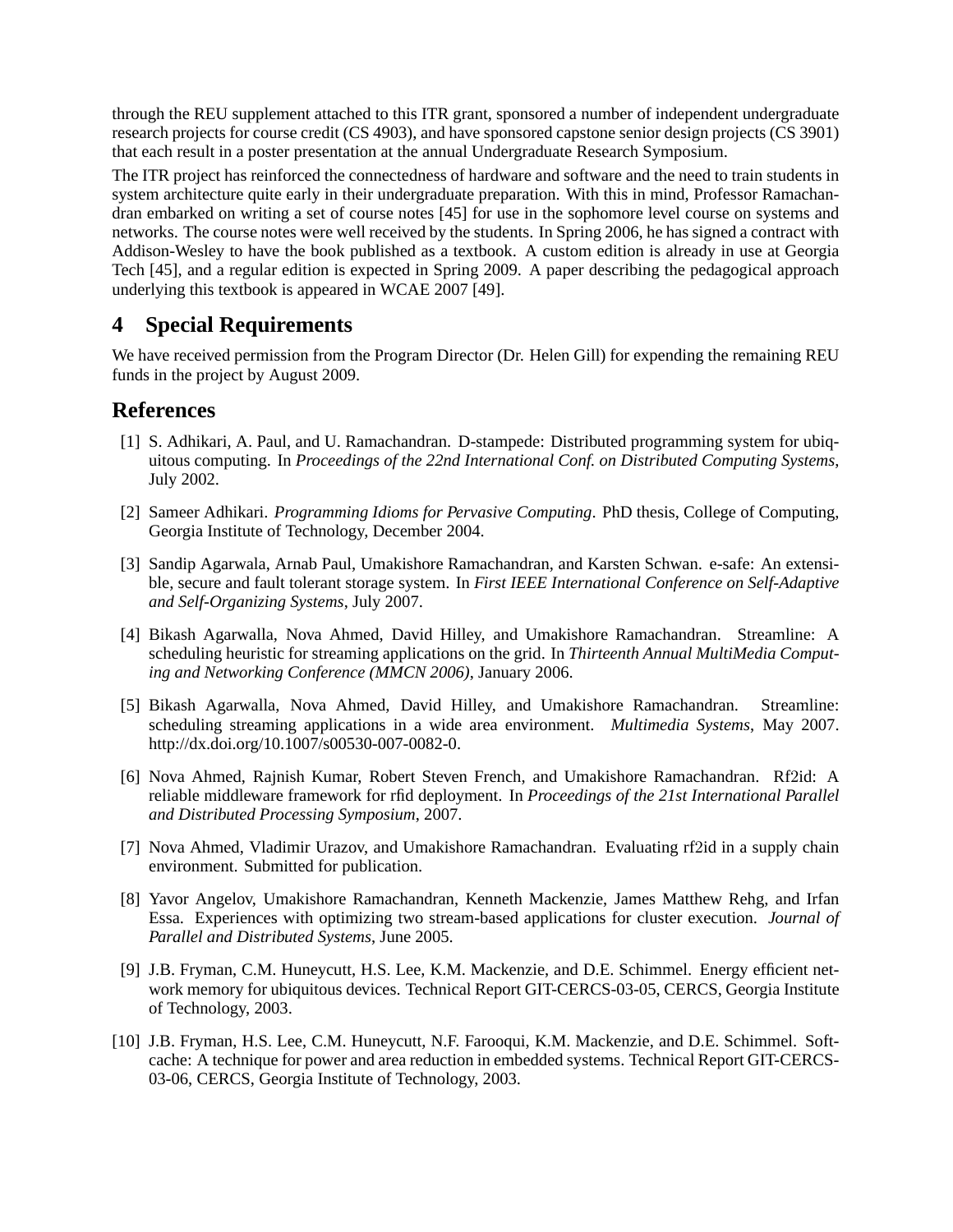- [11] Josh Fryman. *SoftCache Architecture*. PhD thesis, College of Computing, Georgia Institute of Technology, August 2005.
- [12] Joshua Fryman, Chad Huneycutt, and Kenneth Mackenzie. Investigating a softcache via dynamic rewriting. In *Fourth Workshop on Feedback-Directed and Dynamic Optimization (FDDO)*, 2001.
- [13] Joshua B. Fryman, Chad M. Huneycutt, Hsien-Hsin S. Lee, Kenneth M. Mackenzie, and David E. Schimmel. Energy efficient network memory for ubiquitous devices. In *IEEE MICRO*, Sept/Oct 2003.
- [14] Joshua B. Fryman, Hsien-Hsin S. Lee, Luke A. Snyder, Chad M. Huneycutt, and Gabriel H. Loh. Intelligent cache management by exploiting dynamic UTI/MTI behavior. Technical Report GIT-CERCS-05-08, Georgia Institute of Technology, CERCS, 2005. Also submitted to IEEE MICRO 2005.
- [15] N. Harel, H. Mandviwala, K. Knobe, and U. Ramachandran. Dead timestamp identification in Stampede. In *The 2002 International Conference on Parallel Processing (ICPP-02)*, August 2002.
- [16] Nissim Harel. *Memory Optimizations for Distributed Stream-based Applications*. PhD dissertation, Georgia Institute of Technology, College of Computing, December 2006.
- [17] Nissim Harel, Hasnain A. Mandviwala, Kath Knobe, and Umakishore Ramachandran. Methods of memory optimizations in streaming applications. In *The 2007 International Conference on Parallel Processing*, September 2007.
- [18] Nissim Harel, Hasnain A. Mandviwala, Umakishore Ramachandran, and Kath Knobe. Use of dependency information for memory optimizations in distribute streaming applications. In *16th IEEE International Conference on Computer Communications and Networks (ICCCN)*, August 2007.
- [19] David Hilley, Ahmed El-Helw, Matthew Wolenetz, Irfan Essa, Phillip Hutto, Thad Starner, and Umakishore Ramachandran. Tv watcher: Distributed media analysis and correlation. Technical Report GIT-CERCS-04-25, Center for Experimental Research in Computer Systems, Georgia Institute of Technology, 2004.
- [20] Chad Huneycutt, Joshua B. Fryman, and Kenneth Mackenzie. Software caching using dynamic binary rewriting for embedded devices. In *International Conference on Parallel Processing 2002*, August 2002.
- [21] Rajendra Kumar and Xiang Song. Gridlite: An infrastructure for provisioning and managing grid services in resource constrained devices. Abstract appeared in GlobusWorld 2005. http://www.globusconsortium.org/journal/20050907/gridlite.html; also available as technical report http://www.hpl.hp.com/techreports/2005/HPL-2005-146.html.
- [22] Rajnish Kumar. *Adaptable Protocol Stack Architecture for Future Sensor Networks*. PhD thesis, College of Computing, Georgia Institute of Technology, August 2007.
- [23] Rajnish Kumar, Santashil PalChaudhuri, and Umakishore Ramachandran. An adaptable protocol stack architecture for wireless sensor network, June 2006. Provisional patent application for GTRC ID No. 3710.
- [24] Rajnish Kumar, Santashil PalChaudhuri, Charles Reiss, and Umakishore Ramachandran. System support for cross-layering in sensor network stack. In *The 2nd International Conference on Mobile Ad-hoc and Sensor Networks (MSN 2006)*, 2006.
- [25] Rajnish Kumar, Arnab Paul, and Umakishore Ramachandran. Fountain broadcast for wireless sensor networks. In *Proceedings of the Second International Workshop on Networked Sensing Systems (INSS 2005)*, San Diego, CA, June 2005.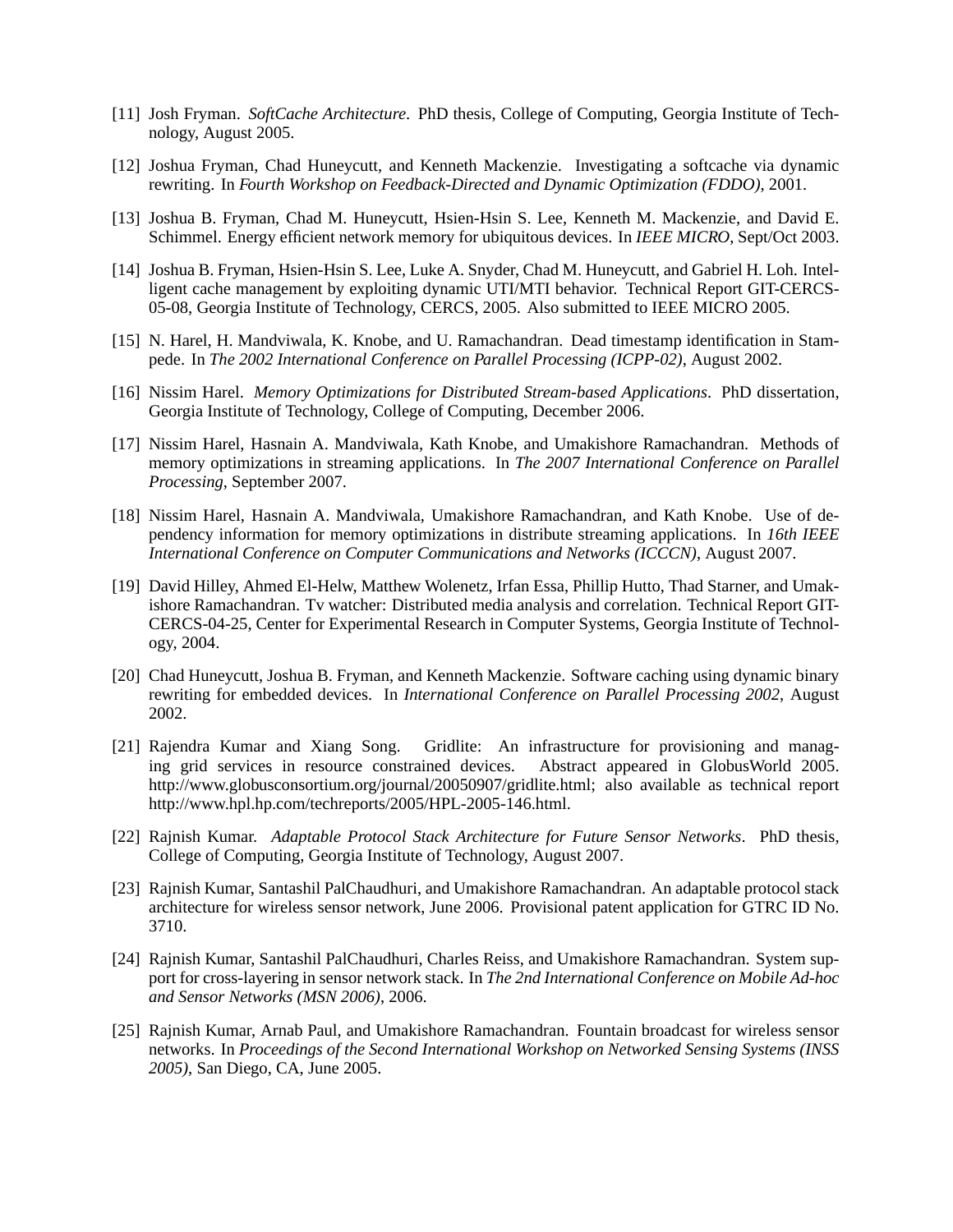- [26] Rajnish Kumar, Arnab Paul, Umakishore Ramachandran, and David Kotz. On improving wireless broadcast reliability of sensor networks using erasure codes. In *The 2nd International Conference on Mobile Ad-hoc and Sensor Networks (MSN 2006)*, 2006.
- [27] Rajnish Kumar, Matthew Wolenetz, Bikash Agarwalla, JunSuk Shin, Phillip Hutto, Arnab Paul, and Umakishore Ramachandran. Dfuse: A framework for distributed data fusion. In *Proceedings of the First International Conference on Embedded Networked Sensor Systems (SenSys'03)*, pages 114–125, November 2003.
- [28] Zachary Kurmas. *Generating and Analyzing Synthetic Workloads using Iterative Distillation*. PhD thesis, College of Computing, Georgia Institute of Technology, December 2004.
- [29] H.S. Lee, J.B. Fryman, A.U. Diril, and Y.S. Dhillon. The elusive metric for low-power architecture research. In *Proceedings of the Workshop on Complexity-Effective Design*, 2003.
- [30] Hasnain Mandviwala, Nissim Harel, Umakishore Ramachandran, and Kath Knobe. Adaptive resource utilization via feedback control for streaming applications. In *Proceedings of the 19th International Parallel and Distributed Processing Symposium*, Denver, CO, April 2005.
- [31] Martin Modahl, Bikash Agarwalla, T. Scott Saponas, Gregory Abowd, and Umakishore Ramachandran. Ubiqstack: a taxonomy for a ubiquitous computing software stack. *Personal and Ubiquitous Computing*, 10(1):21–27, February 2006.
- [32] Martin Modahl, Ilya Bagrak, Matthew Wolenetz, Ramesh Jain, and Umakishore Ramachandran. An architecture for eventweb. In *Proceedings of the 10th IEEE International Workshop on Future Trends in Distributed Computing Systems (FTDCS'04)*, pages 95–101, May 2004.
- [33] Martin Modahl, Matthew Wolenetz, Phillip Hutto, and Umakishore Ramachandran. Mediabroker: An architecture for pervasive computing. In *Proceedings of the Second IEEE International Conference on Pervasive Computing and Communications (PerCom'04)*, pages 253–262, March 2004.
- [34] Jin Nakazawa, W. Keith Edwards, Hideyuki Tokuda, and Umakishore Ramachandran. A bridging framework for universal interoperability in pervasive systems. In *26th International Conference on Distributed Computing Systems (ICDCS 2006)*, 2006.
- [35] Jin Nakazawa, Hideyuki Tokuda, W. Keith Edwards, and Umakishore Ramachandran.  $g^2ui$ : A geographical user interface for multimedia exploration using diverse off-the-shelf devices, 2006. Unpublished manuscript, submitted for publication to a conference.
- [36] Ripal Nathuji, Joshua B. Fryman, and Karsten Schwan. Dynamic voltage and frequency scaling in real-time pervasive computing environments: A systems-level perspective, 2005.
- [37] Arnab Paul. *Application of Error Correcting Codes to Distributed Pervasive Computing*. PhD thesis, College of Computing, Georgia Institute of Technology, December 2004.
- [38] Arnab Paul, Sameer Adhikari, and Umakishore Ramachandran. Design of a secure and fault tolerant environment for distributed storage. Technical Report GIT-CERCS-04-02, CERCS, Georgia Tech, January 2004.
- [39] Arnab Paul, Nissim Harel, Sameer Adhikari, Bikash Agarwalla, Umakishore Ramachandran, and Ken Mackenzie. Interaction between stampede runtime and operating systems. In *2003 IEEE International Symposium on Performance Analysis of Systems and Software*, March 2003.
- [40] Arnab Paul, Rajnish Kumar, and Umakishore Ramachandran. LAWN: A lightweight authentication protocol for wireless networks. In *Proceedings of the 4th IEEE International Conference on Network Computing Applications (NCA 05)*, July 2005.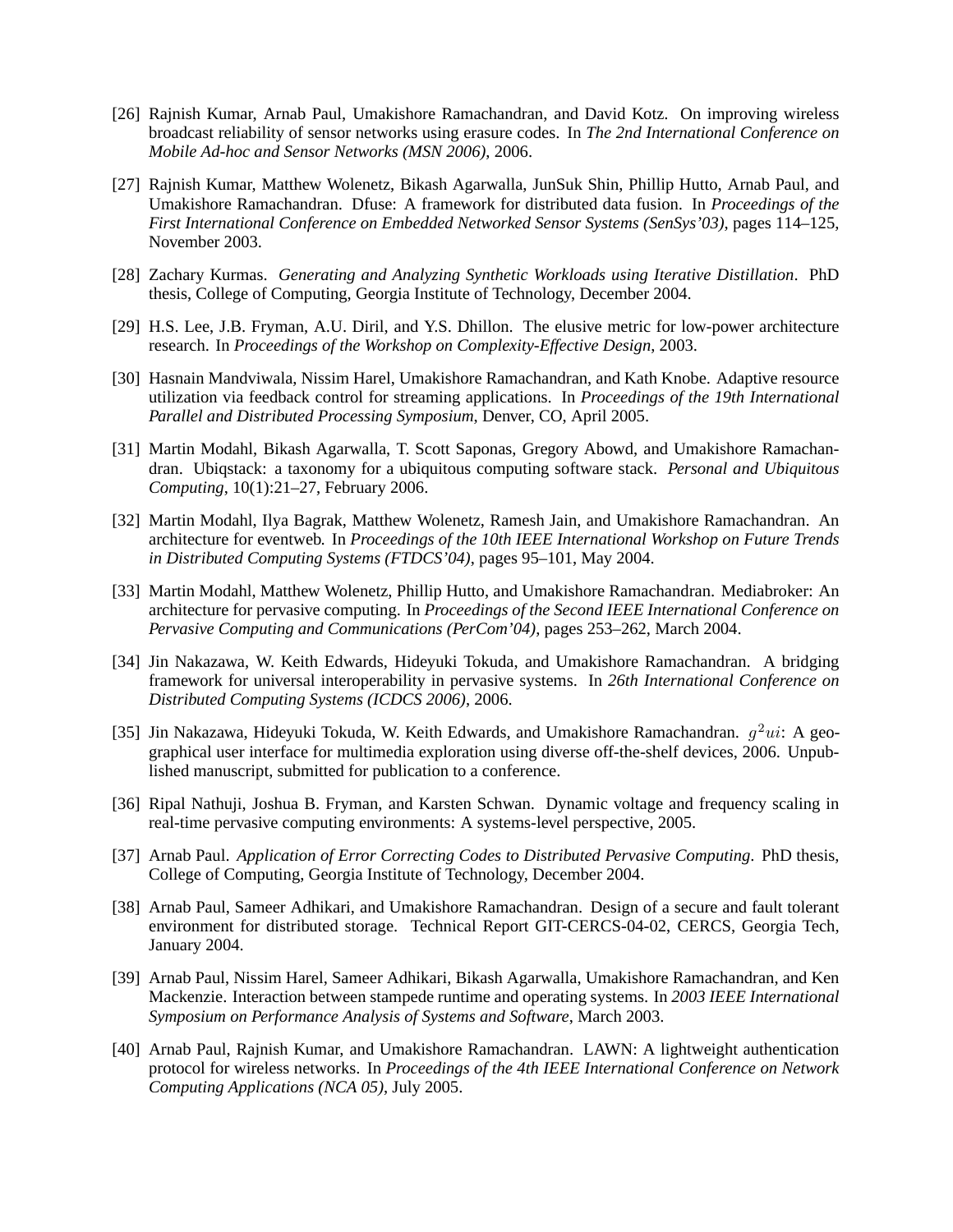- [41] Arnab Paul and Umakishore Ramachandran. Computation-communication trade-off for power and bandwidth saving for remote authentication over wireless networks. Technical Report GIT-CERCS-04-01, CERCS, Georgia Tech, January 2004.
- [42] Umakishore Ramachandran, Phillip Hutto, Bikash Agarwalla, and Matthew Wolenetz. A system architecture for distributed control loop applications. In *Proceedings of the 9th IEEE International Workshop on Future Trends in Distributed Computing Systems (FTDCS'03)*, May 2003.
- [43] Umakishore Ramachandran, Kathleen Knobe, Hasnain A. Mandviwala, and Nissim Harel. Distributed garbage collection for timestamped data. *IEEE Transactions on Parallel and Distributed Systems*, 2006.
- [44] Umakishore Ramachandran, Rajnish Kumar, Matthew Wolenetz, Brian Cooper, Bikash Agarwalla, JunSuk Shin, Phillip Hutto, and Arnab Paul. Dynamic data fusion for future sensor networks. *IEEE Transactions on Sensor Networks*, 2006.
- [45] Umakishore Ramachandran and William D. Leahy, Jr. Computer systems: An integrated approach to architecture and operating systems, To appear in print in 2009. Preliminary edition for CS 2200: Introduction to Computer Systems and Networks, ISBN# 0536533105.
- [46] Umakishore Ramachandran, Martin Modahl, Ilya Bagrak, Matthew Wolenetz, David Lillethun, Bin Liu, James Kim, Phillip Hutto, and Ramesh Jain. MediaBroker: a pervasive computing infrastructure for adaptive transformation and sharing of stream data. *Elsevier Journal on Pervasive and Mobile Computing, special issue*, 1(2):257–276, July 2005.
- [47] Umakishore Ramachandran, Rishiyur Nikhil, James Matthew Rehg, Yavor Angelov, Arnab Paul, Sameer Adhikari, Kenneth Mackenzie, Nissim Harel, and Kathleen Knobe. Stampede: A cluster programming middleware for interactive stream-oriented applications. *IEEE Transactions on Parallel and Distributed Systems*, November 2003.
- [48] Umakishore Ramachandran, Vladimir Urazov, Namgeun Jeong, Hasnain Mandviwala, David Hilley, Daniel F. Waggoner, and Tao Zha. Ecosystem: A set of grid computing tools for a class of economic applications. Technical Report GT-CS-07-09, School of Computer Science, Georgia Institute of Technology, 2007.
- [49] Umakishore Ramachandran and Jr. William D. Leahy. An integrated approach to teaching computer systems architecture. In *Workshop on Computer Architecture Education*, June 2007. held in conjunction with 34th International Symposium on Computer Architecture.
- [50] B. Rhodes and T. Starner. Remembrance agent: A continuously running automated information retreival system. In *Proc. of Pract. App. of Intelligent Agents and Multi-Agent Tech. (PAAM)s*, April 1996.
- [51] Junsuk Shin, Rajnish Kumar, Dushmanta Mohapatra, Umakishore Ramachandran, and Mostafa Ammar. Asap: A camera sensor network for situation awareness. In *OPODIS'07: Proceedings of 11th International Conference On Principles Of Distributed Systems*, 2007.
- [52] Junsuk Shin, Umakishore Ramachandran, and Mostafa Ammar. On improving the reliability of packet delivery in dense wireless sensor networks. In *16th IEEE International Conference on Computer Communications and Networks (ICCCN)*, August 2007.
- [53] Luke Snyder, Joshua Fryman, Chad Huneycutt, and Umakishore Ramachandran. Poster presentation: Better cache design through memory reference behavior. In *Undergraduate Research Symposium, College of Computing, Georgia Tech*, 2004. Third Place Award.
- [54] Xiang Song. *Seamless Mobility in Ubiquitous Computing Environments*. PhD thesis, College of Computing, Georgia Institute of Technology, August 2008.